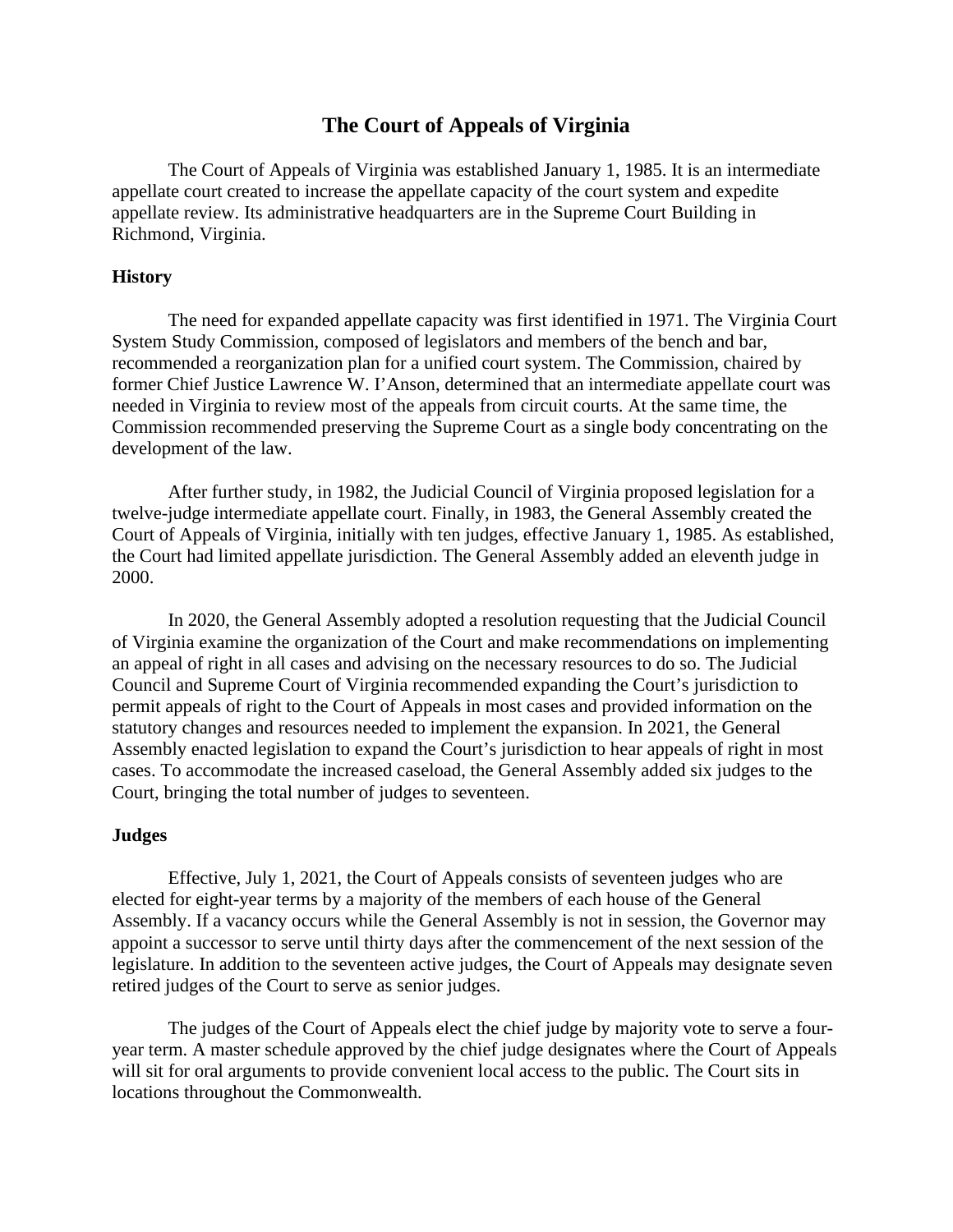## **Panels**

The Court of Appeals sits in panels of at least three judges. Judges are assigned to panels and rotated through regional panels. Each panel independently hears and determines the cases assigned to the panel.

The Court of Appeals sits en banc (or as a whole) in the following circumstances:

- where there is a dissent in a panel to which a case was originally assigned, and an aggrieved party requests an en banc hearing and at least six judges of the Court vote in favor of such a hearing;
- if a judge of a panel certifies that a decision of that panel conflicts with a previous decision of the Court or of any panel and five other judges agree; or
- any case where, on the petition of any party or upon its own motion, a majority of the Court determines it is appropriate to sit en banc.

When sitting en banc the Court reconsiders the case. The en banc Court may overrule any previous decision of a panel or the full Court. No fewer than thirteen judges may be present when the Court of Appeals sits en banc.

## **Jurisdiction**

The Court of Appeals reviews decisions of lower courts, although certain cases go directly to the Supreme Court of Virginia. The Supreme Court of Virginia possesses original jurisdiction over matters involving appeals from the State Corporation Commission, the Judicial Inquiry and Review Commission, attorney disciplinary proceedings, habeas corpus, and actual innocence claims based on biological testing.

The Court of Appeals has authority to hear appeals as a matter of right from:

- any final judgment, order, or decree of a circuit court;
- any final order of conviction in a traffic or a criminal matter;
- any final decision of the Virginia Workers' Compensation Commission (a state agency responsible for handling workers' compensation claims);
- any final decision of a circuit court on appeal from a decision of an administrative agency or a grievance hearing decision;
- any final decision of a circuit court on an application for a concealed weapons permit;
- any final order of a circuit court involving involuntary medical or mental health treatment of prisoners; and
- any final order for declaratory or injunctive relief addressing whether a person's free exercise of religion has been burdened by the Commonwealth or local government.

The Court of Appeals has authority to consider petitions for appeal from:

• any order granting, dissolving, or denying an injunction;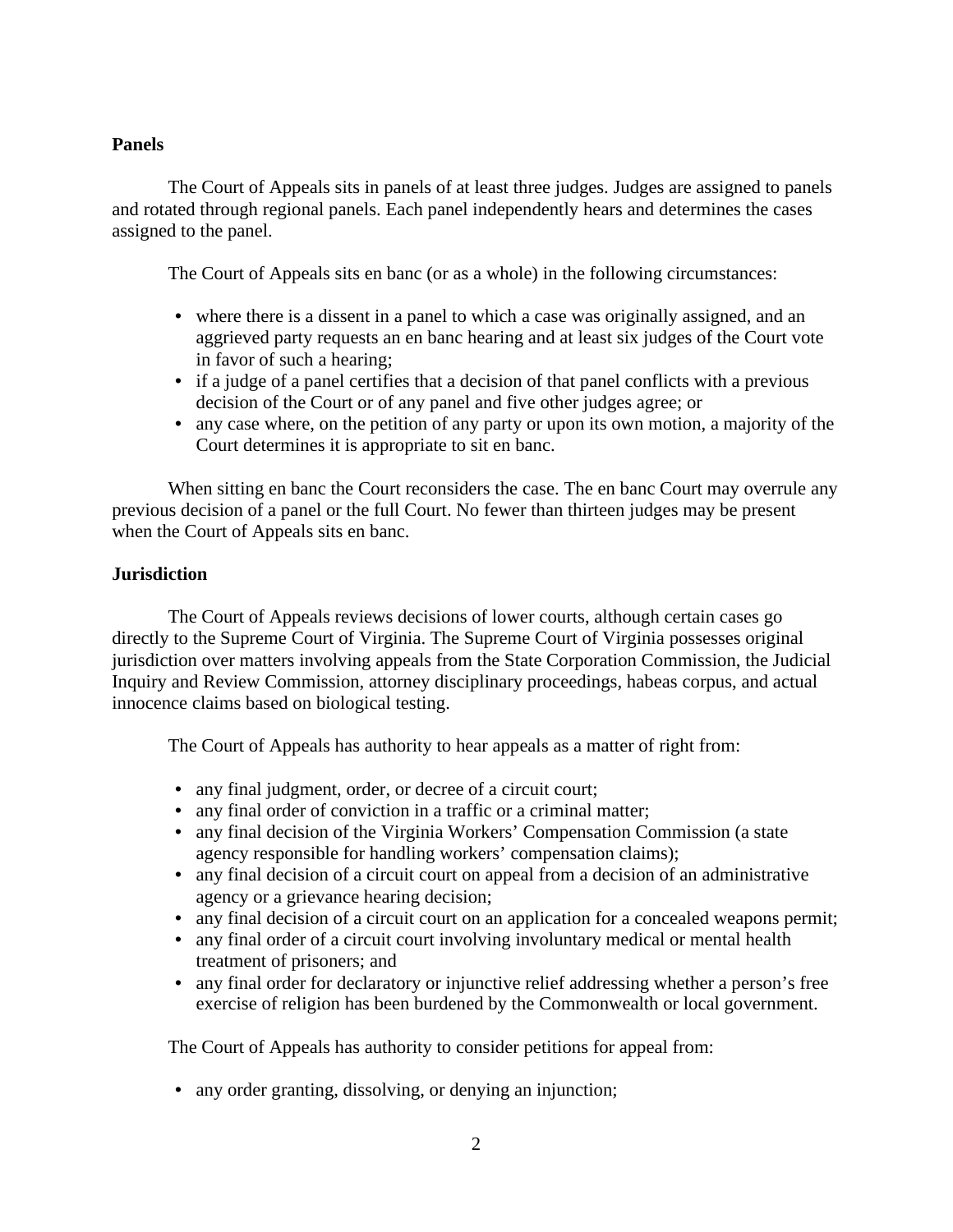- certain preliminary rulings in felony cases when requested by the Commonwealth;
- certain interlocutory orders;
- any pre-trial ruling granting or denying a plea of sovereign, absolute, or qualified immunity; and
- any order of consolidation or joinder in a case brought under the Multiple Claimants Litigation Act.

The Court of Appeals has original jurisdiction to issue writs of mandamus, prohibition, and habeas corpus in any case over which the Court would have appellate jurisdiction.

In addition, the Court of Appeals has original jurisdiction to issue writs of actual innocence based on non-biological evidence upon petition of a person who has been convicted of a felony.

## **Procedure**

The clerk of the Court of Appeals receives, processes, and maintains permanent records of appeals and other official documents filed with the Court.

Most appeals are heard as a matter of right. Appeals of right are cases that an appellate court must review as required by statute. These cases do not go through the petition process. Briefs are filed by both parties and the clerk of the Court then refers the case to a panel of three judges. Oral argument is permitted but may be waived.

Other appeals are brought before the Court of Appeals through a petition process requiring a formal written application to the Court requesting judicial action on a certain matter. Petitions are required for any Commonwealth's pre-trial appeal of a criminal case pursuant to Code § 17.1-406(A), interlocutory appeals, appeals involving injunctions, and certain other cases.

Each petition for appeal is referred to one or more judges of the Court of Appeals. A judge may grant the petition based on the record, without oral argument. In a pre-trial appeal of a criminal cases, the Commonwealth is permitted to state to a panel of judges the reasons why an appeal should be granted. If all the judges of the panel agree the petition should *not* be granted, the order denying the appeal will state the reasons for denial and the case ends. If the judge or panel grants the petition for appeal, the case proceeds in the same manner as an appeal of right case.

The Court of Appeals issues decisions by written opinion or order.

A party may petition for rehearing of a final decision or order disposing of a case. The petition may request rehearing by a panel or en banc. If a petition requesting rehearing by a panel is granted it will be heard, where practicable, by the same panel that rendered the final decision in the case.